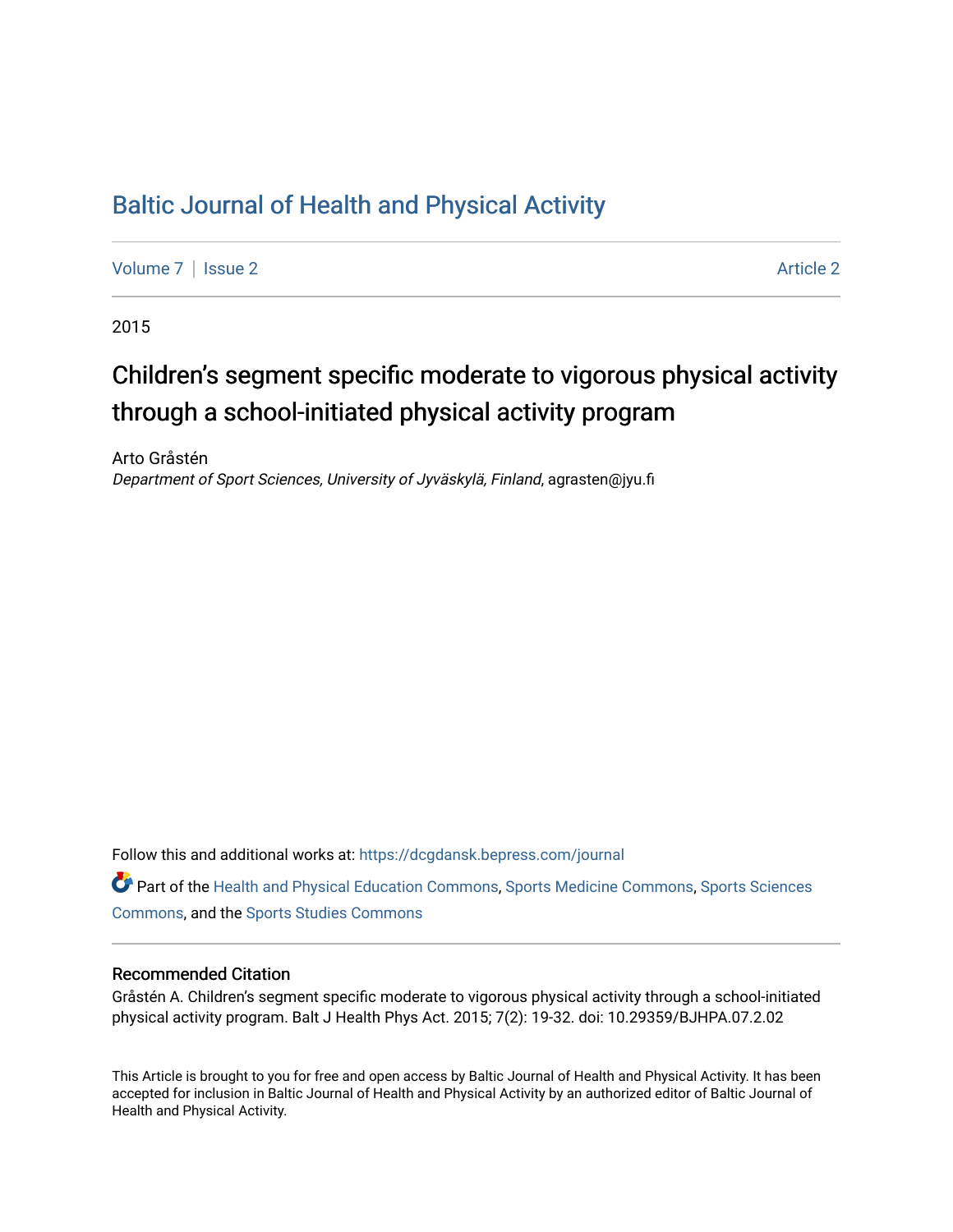**Arto Gråstén ABCDEFG** 

# **Children's segment specific moderate to vigorous physical activity through a school-initiated physical activity program**

**Authors' Contribution: A** Study Design

- **B** Data Collection
- **C** Statistical Analysis
- **D** Data Interpretation
- **E** Manuscript Preparation
- **F** Literature Search
- **G** Funds Collection

I

Department of Sport Sciences, University of Jyväskylä, Finland

| abstract                |                                                                                                                                                                                                                                                                                                                                                                                                                                                            |
|-------------------------|------------------------------------------------------------------------------------------------------------------------------------------------------------------------------------------------------------------------------------------------------------------------------------------------------------------------------------------------------------------------------------------------------------------------------------------------------------|
| <b>Background</b>       | Since less than one-third of 13-year-olds in many Western countries meet the physical ac-<br>tivity guidelines, there is a major need to promote physical activity. The aim of this study<br>was to examine children's segment specific moderate to vigorous physical activity (MVPA)<br>through the school-initiated program.                                                                                                                             |
| <b>Material/Methods</b> | The sample comprised 76 Finnish elementary school children. Accelerometers were used to<br>investigate the patterns of segmented MVPA through 2012-2014. Repeated Measures Ana-<br>lysis was implemented to summarize variability between time and segments of MVPA.                                                                                                                                                                                       |
| <b>Results</b>          | The examination of children's MVPA revealed that their total, weekend, and before-school<br>activity were significant predictors for their subsequent activity. Children's MVPA in physi-<br>cal education classes, before- and after-school, and during school breaks decreased thro-<br>ugh the program. Both girls and boys accumulated the majority of their weekly MVPA<br>during weekdays and out-of-school.                                         |
| <b>Conclusions</b>      | The program provedto be effective in order to sustain children's total MVPA levels, although<br>physical education, before- and after-school, and recess MVPA decreased through the pro-<br>gram. Out-of-school activities seemed to be more important than in-school activities in re-<br>lation to children's total MVPA minutes, when they transfer to the higher grades. Attention<br>should be paid to out-of-school, especially weekend, activities. |
| Key words               | elementary school, physical education, accelerometer, longitudinal.                                                                                                                                                                                                                                                                                                                                                                                        |

| article details              |                                                                                                                                                                                                                                                                                                                                                                                                                                                                                                                                                                                                                                                                                                                                                                                                |
|------------------------------|------------------------------------------------------------------------------------------------------------------------------------------------------------------------------------------------------------------------------------------------------------------------------------------------------------------------------------------------------------------------------------------------------------------------------------------------------------------------------------------------------------------------------------------------------------------------------------------------------------------------------------------------------------------------------------------------------------------------------------------------------------------------------------------------|
| <b>Article statistics</b>    | Word count: 6,688; Tables: 3; Figures: 1; References: 76                                                                                                                                                                                                                                                                                                                                                                                                                                                                                                                                                                                                                                                                                                                                       |
|                              | Received: December 2014; Accepted: June 2015; Published: June 2015                                                                                                                                                                                                                                                                                                                                                                                                                                                                                                                                                                                                                                                                                                                             |
| <b>Full-text PDF:</b>        | http://www.balticsportscience.com                                                                                                                                                                                                                                                                                                                                                                                                                                                                                                                                                                                                                                                                                                                                                              |
| Copyright                    | © Gdansk University of Physical Education and Sport, Poland                                                                                                                                                                                                                                                                                                                                                                                                                                                                                                                                                                                                                                                                                                                                    |
| Indexation:                  | Celdes, CNKI Scholar (China National Knowledge Infrastructure), CNPIEC, De Gruyter - IBR (International<br>Bibliography of Reviews of Scholarly Literature in the Humanities and Social Sciences), De Gruyter - IBZ<br>(International Bibliography of Periodical Literature in the Humanities and Social Sciences), DOAJ, EBSCO - Central<br>& Eastern European Academic Source, EBSCO - SPORTDiscus, EBSCO Discovery Service, Google Scholar, Index<br>Copernicus, J-Gate, Naviga (Softweco, Primo Central (ExLibris), ProQuest - Family Health, ProQuest - Health &<br>Medical Complete, ProQuest - Illustrata: Health Sciences, ProQuest - Nursing & Allied Health Source, Summon<br>(Serials Solutions/ProQuest, TDOne (TDNet), Ulrich's Periodicals Directory/ulrichsweb, WorldCat (OCLC) |
| <b>Funding:</b>              | This study was funded by the Ministry of Education and Culture, Finland.                                                                                                                                                                                                                                                                                                                                                                                                                                                                                                                                                                                                                                                                                                                       |
| <b>Conflict of interest:</b> | Author has declared that no competing interest exists.                                                                                                                                                                                                                                                                                                                                                                                                                                                                                                                                                                                                                                                                                                                                         |
| <b>Corresponding author:</b> | Arto Gråstén, MEd, PhD, Researcher, Department of Sport Sciences University of Jyvaskyla P.O. box 35 40014,<br>University of Jyvaskyla, e-mail: agrasten@jyu.fi                                                                                                                                                                                                                                                                                                                                                                                                                                                                                                                                                                                                                                |
| <b>Open Access License:</b>  | This is an open access article distributed under the terms of the Creative Commons Attribution-Non-commercial<br>4.0 International (http://creativecommons.org/licenses/by-nc/4.0/), which permits use, distribution, and<br>reproduction in any medium, provided the original work is properly cited, the use is non-commercial and is<br>otherwise in compliance with the license.                                                                                                                                                                                                                                                                                                                                                                                                           |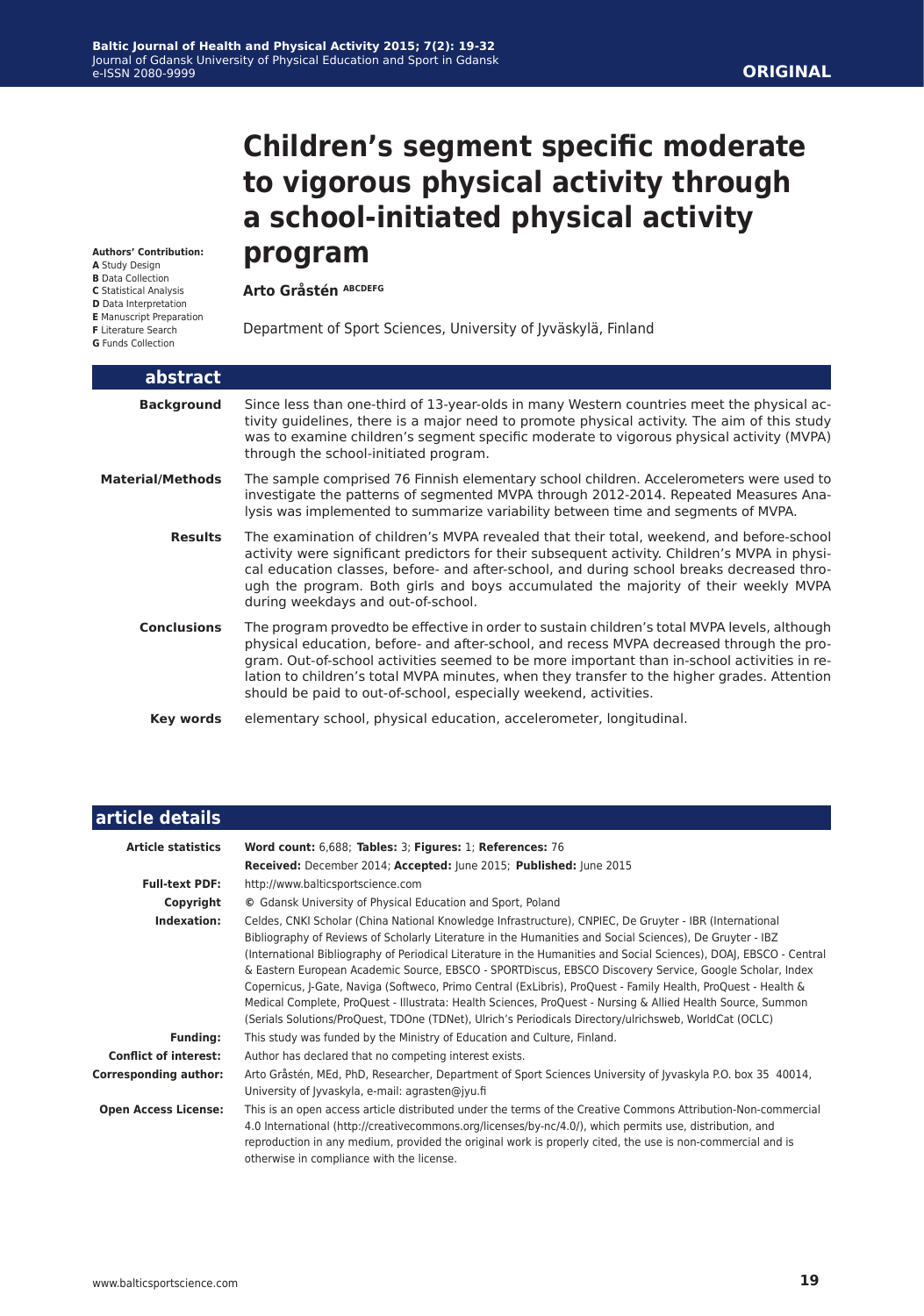# **introduction**

Currently, less than forty percent of children and youth in many Western countries, for instance, in Australia, Canada, Finland, England, and the United States meet the current physical activity guidelines for at least 60 minutes of daily moderate to vigorous physical activity (MVPA) [1, 2]. Since physical activity levels of children are lower than recommended, and physical activity continues to decline with age [1, 3], there is a major need to promote physical activity  $[4, 5]$ . To address this, several researchers have advocated that schools should place a higher priority on encouraging young people to engage greater daily physical activity, especially out-of-school [6-8]. Although it is clear that schools alone cannot provide young people with all the physical activity they need [9], previous studies have shown physical activity interventions to be successful in terms of overall physical activity [10-14]. Despite this, it is difficult to construct a reliable picture of children's daily physical activity behavior, since studies have used different devices, measurement protocols, and reported data in different ways [15]. Therefore, it is essential to investigate children's MVPA with greater scrutiny to improve the future school-based interventions for children and youth [6]. The aim of this study was to examine children's accelerometer- -determined segments of MVPA through the Sotkamo Physical Activity as Civil Skill Program [16].

Schools offer children a structured environment with formal (e.g. physical education classes, after-school activities) and informal (e.g. recess, active commuting to school) opportunities for physical activity [4]. Although, a great number of school-based interventions have proved to be successful in promoting students' physical activity during school days [17-19], out- -of-school [8, 20, 21], active commuting to school [19], and total physical activity [22-28], data focused on objectively measured physical activity during the specific segments of school days and have mainly limited to cross- -sectional studies [4, 29-33]. Recently, Brooke et al. investigated changes in time-segment specific physical activity using similar procedures as the ones used in this study [34]. Thereby, the present study is one of the few attempts to monitor changes in children's segmented MVPA in a form of follow-up.

Previous studies have come to different conclusions regarding children's physical activity behavior on weekdays and at weekends, but results have not been consistent [6, 35-39]. For instance, Flohr, Todd and Tudor-Locke reported that boys were more active at weekends than on weekdays, whereas girls were more active on weekdays than at weekends, based on the pedometer data of 12- to 13-year-old U.S. students [6]. In contrast, a large British study of 9-10-year-old children found that daily activity increased from Monday to Friday and was lower at weekends with a similar pattern in girls and boys [39]. Trayers et al. highlighted that based on the accelerometer data for 8-12-year-olds in the UK, boys were more active on weekdays than girls, but at weekends no gender differences were found [38]. According to a cross-sectional Danish study, third-grade children were more active during weekdays than weekends and boys were more active than girls across four weekdays [35]. Similarly, Grade 5 and 6 Finnish children received 22 minutes more physical activity on weekdays than at weekends, although no gender differences were detected [19]. Nader and colleagues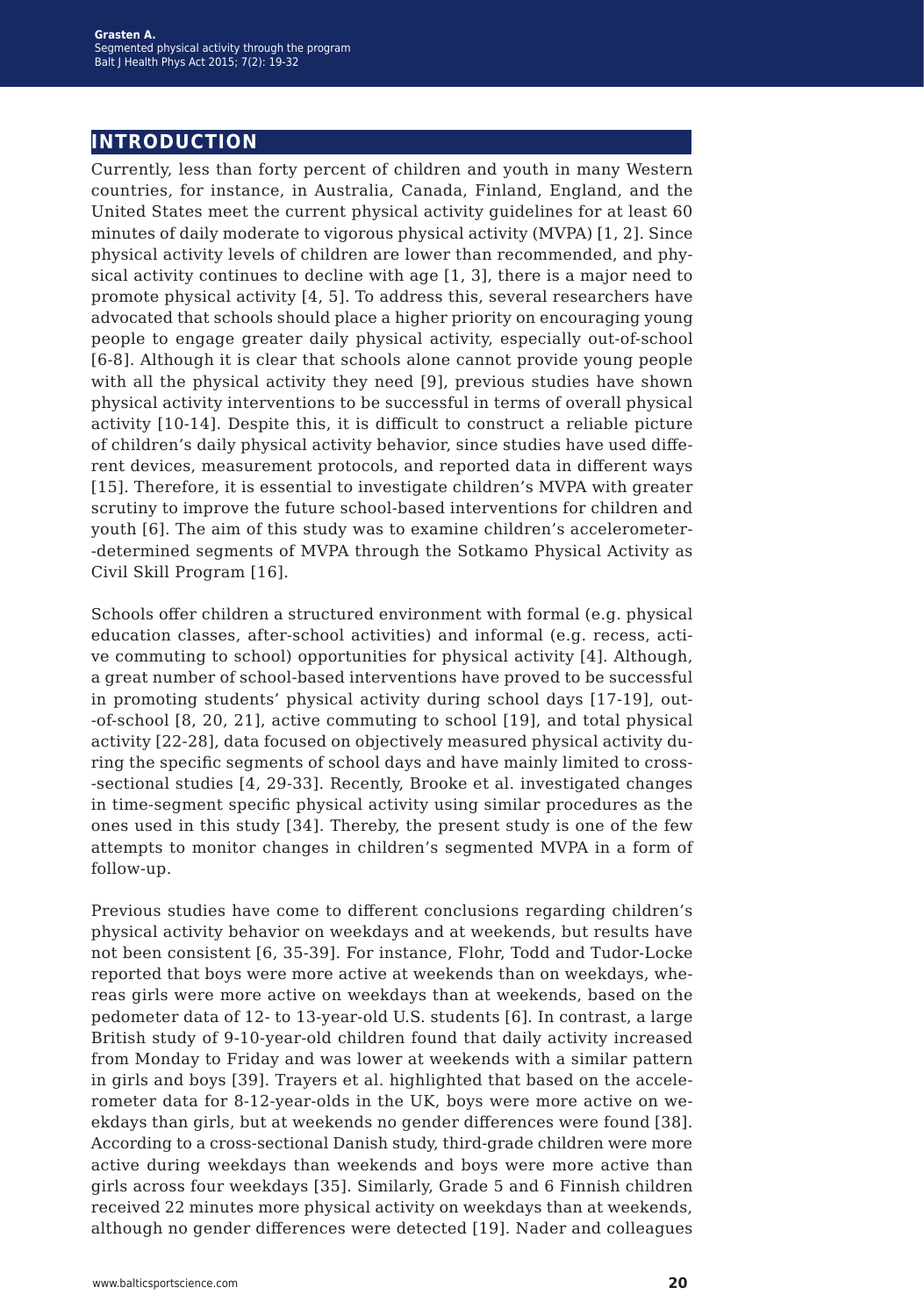found that 9-year-old children's weekday activity decreased by 38 minutes per year, while weekend activity decreased by 41 minutes per year across the longitudinal study [40]. Finally, the most active children maintained their physical activity levels at weekends, while among less active peers weekend physical activity at all intensities was lower in a cross-sectional study of 10- to 11-year-old English children [41]. The above reviewed findings demonstrate a large variety of physical activity research in children and youth and, even today, changes in detailed segments of children's MVPA have not yet been widely reported.

Many intervention studies have focused on physical education classes to increase children's physical activity levels at school [10-14]. Considering the physical education classes related MVPA levels, English boys aged between 11 and 12 years of age engaged in MVPA for 60% of lesson time compared to 46% for girls, when physical education classes were systematically observed for each gender [42]. In addition, Stratton [43] and McKenzie et al. [44] found that girls' physical education activity participation is generally less frequent and of a lower intensity than boys' activity. A review of forty studies [44] reporting on physical activity during secondary school physical education classes clearly showed that most lessons do not meet the recommendations [46, 47] for achieving 50% of lesson time in MVPA. Another systematic review of school-based interventions revealed that only one study used an objective method (direct observation) in physical education classes [48]. More recently, an increasing number of studies have used accelerometers across the physical education classes [19, 34, 49, 50]. This reinforces the potential for substantial methodological variation to be introduced in the literature regarding physical activity levels in physical education classes.

While school time allocated to physical education is limited, recess time is scheduled for more periods of each day, making it an even more important school environmental factor for the promotion of physical activity [51]. For instance, Finnish elementary school children usually receive 90 minutes of physical education per week [52] in addition to the average of 300 minutes of recess time (30 breaks x at least 10 minutes) per week, and a daily 30-minute lunch break [53]. Typically, Finnish elementary school children spend their recess breaks outdoors, mainly playing ball games, walking, standing or sitting [19]. In a sample of 122 Belgian children, providing game equipment during recess periods was found to be effective in increasing children's physical activity levels [51]. In addition to the recess activities, schools should offer guidance and additional activities for students to increase their physical activity outside of school [7, 8]. For example, using before- or after-school or extra-curricular programs in order to limit the decline in daily physical activity level [6]. The present pro-gram used school physical education as a tool to promote in-school and out-of-school activity across a period of two academic years.

Although schools are attractive settings for physical activity participation [4], less than one-sixth of U.S. schools were providing before- or after-school physical activity programs [54]. In a study of U.S. Grade 8 students, boys were more active than girls during the late afternoon period, except on Sunday [55]. Similarly, Mota et al. highlighted that 8- to 15-year-old girls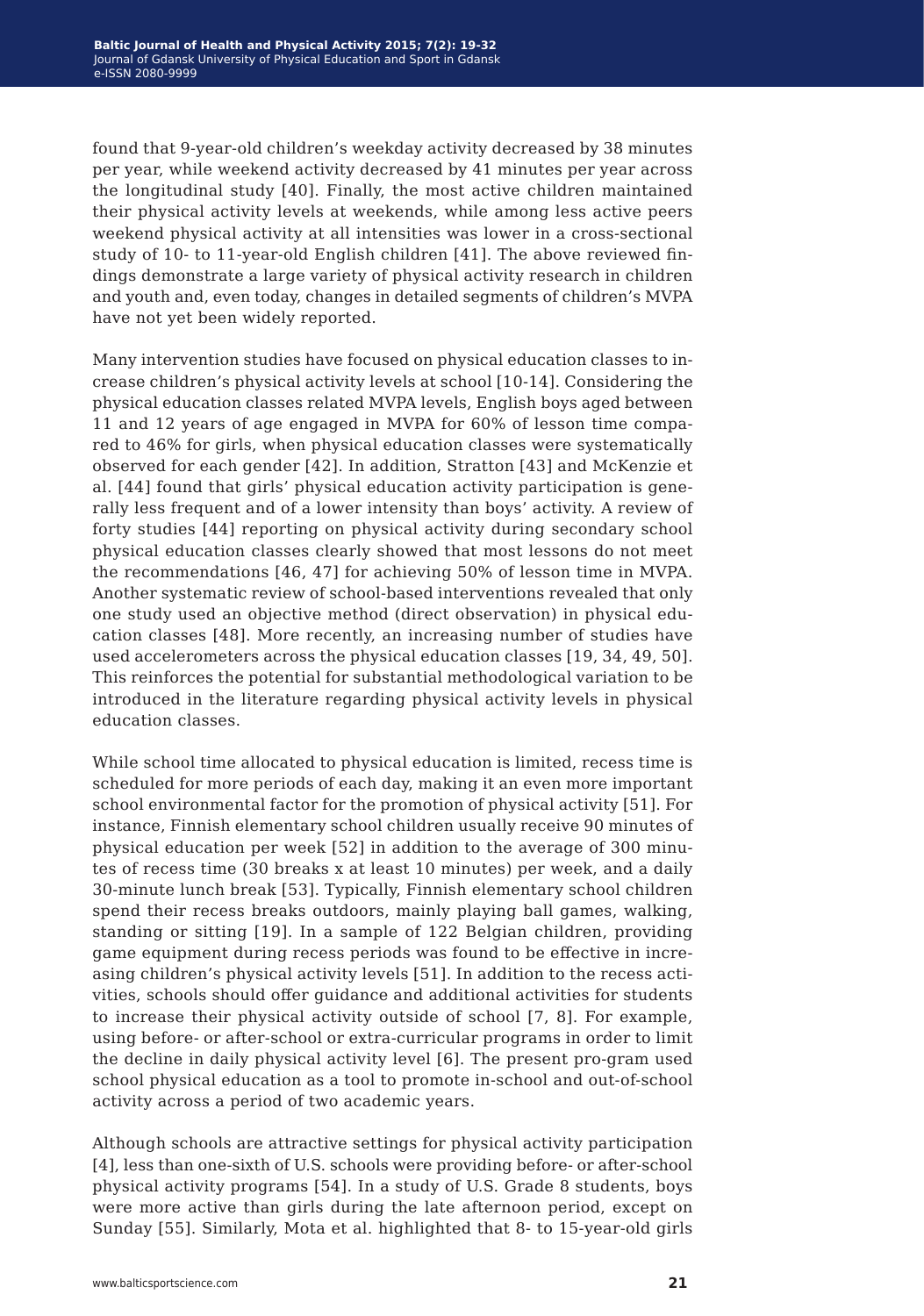showed a higher percentage of time engaged in MVPA during the morning and early afternoon periods, while boys' percentage of time engaged in MVPA was higher at late afternoon and evening periods in a sample of 84 Portuguese children [56]. According to the Adolescent Health and Lifestyle Survey, only one-third of Finnish school-aged children participated in physical activity outside of school at least four times per week [57]. Based on the current Finnish data, more detailed conclusions are restricted, because unstructured before- or after-school activities has not yet fully been investigated in Finland [5].

Gråstén [58] found that self-reported MVPA of 393 Finnish Grade 5 to 9 students sustained at the same level through the Sotkamo Physical Activity as Civil Skill Program [16]. The present study elucidates these findings by investigating the patterns of segmented MVPA among the same children during the particular program 2012-2014. Firstly, the development of children's total and segmented MVPA through the program were examined, assuming that total MVPA were maintainedat the same level [10-14, 58]. Secondly, the percentages of time spent in MVPA for each segment during week-days and weekends were determined. Based on the previously establish relationships, it was expected that children's daily MVPA minutes were higher on weekdays than at weekends [19, 35, 39] and they received more out-of-school than in-school MVPA minutes [56].

# **materials and methods**

## **Study Design and Participants**

The sample comprised 76 elementary school children (40 girls, 36 boys) at age of 10 to 13 years old ( $M = 11.43$ , SD = .70) from two elementary schools from the same school district. All Grade 5 and 6 students (theoretical  $N = 229$ ) were invited to participate through a direct contact with school principals. Participation in this study was voluntary and no extra credit was awarded for participation. Thirty-seven percent of the children returned the student assent and parental consent and thus were able to participate in the study. Permission to conduct the study was also obtained from the ethical committee of the local university. Only children who provided complete data for at least three days, including one weekend day, were included into the longitudinal analysis. Therefore, the final data consisted of 76 children.

The data was collected through three measurement phases. Children had the procedures explained to them verbally, including a brief overview of possible physical discomfort that could be caused from wearing an accelerometer. They were asked to wear accelerometers for waking hours across a sevenday period. Seventy percent of children participated in two or three phases.

#### **School-initiated Program**

The European Union funded Sotkamo Physical Activity as Civil Skill Program (ESF 2012-2014/6) took place in Sotkamo, Northeast-Finland [16]. All children received school-initiated physical activities across the program 2012-2014. The current program included multilevel activities: Task-involving climate support and physical environment modifications. Task-involving climate support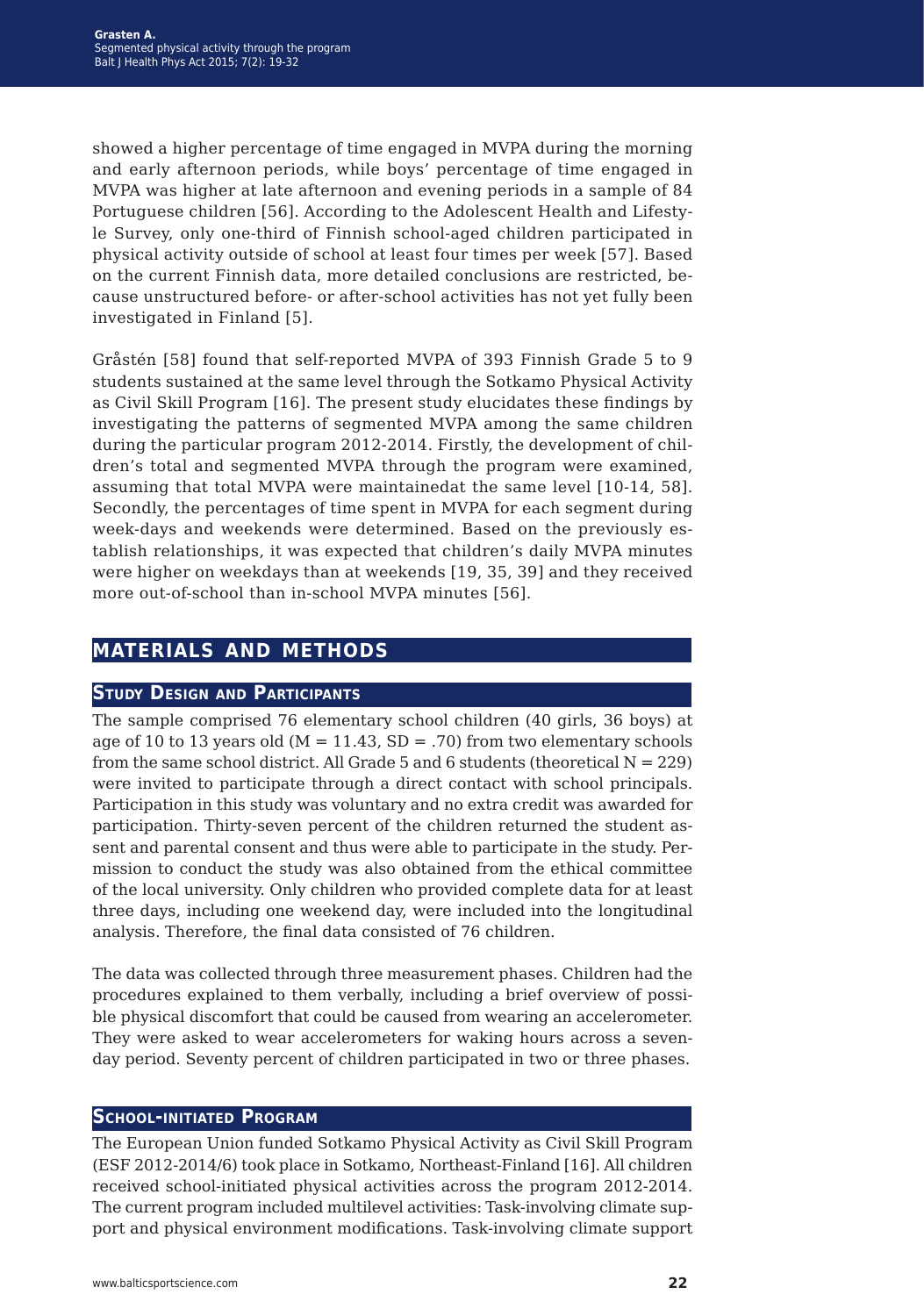comprised supplementary teacher training and motivational climate support in regular physical education classes. Teachers participated in at least four 90-minute workshops to extend and develop their current teaching practices. The teacher workshops were organized during the academic year 2010-2011 by the project leaders. The workshops were voluntary or in the minority of cases as a part of teacher's collective bargaining agreement of supplementary training. Teachers were informed about the goals, methods and procedures of promotion and subsequent treatment. The workshops and activities had the following features: 1) Task-involving teaching practices; students work together within a small cooperative group structure, students are responsible for setting up equipment, during lesson time students dictate the rate of progression through specific practices, 2) Task orientation support; evaluation emphasizes individual improvement, 3) Improving students personal skills; students choose practices from a range of offered practices with the different skill requirements, more activity and less waiting during physical education classes, and 4) Positive feedback and encouragement; recognition and feedback is based on individual progress. The teachers completed the structured questionnaires regarding self-evaluation on task-involving teaching practices.

Physical activities focused on developing the physical environment of the school and providing equipment. The activities were organized during extended and regular breaks. The students were given a lot of autonomy when selecting activities. The recess activities included the following actions: 1) Long breaks; daily extended break of 30 minutes in addition to the lunch break and regular breaks, 2) Access to fitness hall; students were allowed to use fitness facilities during the extended and regular breaks in order to exercise or play games, 3) Controlled ballgames; students were responsible for set-ting up ballgames and refereeing during extended breaks (i.e., 5 days x 30 minutes x 12 weeks) under the teachers' supervision, 4) Equipment supply; exercise equipment was available to all students during the extended and regular breaks;students were responsible for setting up equipment. The project leaders monitored the school breaks twice a month. Gråstén's dissertation [58] should be consulted for more detailed information regarding the Sotkamo Physical Activity as Civil Skill Program [16].

#### **Measures**

Accelerometers were used for the objective assessments of MVPA. Specifically, Actigraph GT3X+ activity monitors were chosen to investigate the patterns of MVPA on a minute-by-minute basis [59]. The monitors were light, small, easy to use and were worn on the waist. The electronic monitors detected the intensity of movements at ten-second intervals and displayed minutes spent in the moderate to vigorous activity zone. For the purpose of this study the manufacturer's protocols were followed to determine minutes as the representation of MVPA score including all activity during school days and out-ofschool across two seven-day periods. The cut-off points presented by Freedson, Pober, and Janz were used for the accelerometer-determined MVPA scores [60]. The Actigraph device has been calibrated for young people in laboratory and free-living conditions [61].

The segments of MVPA were (a) weekend (Sat and Sun), (b) before-school (the 60-minute time period prior to school starting time), (c) after-school (the time from the end of the last school lesson 2pm or 3pm to 10pm), (d) physical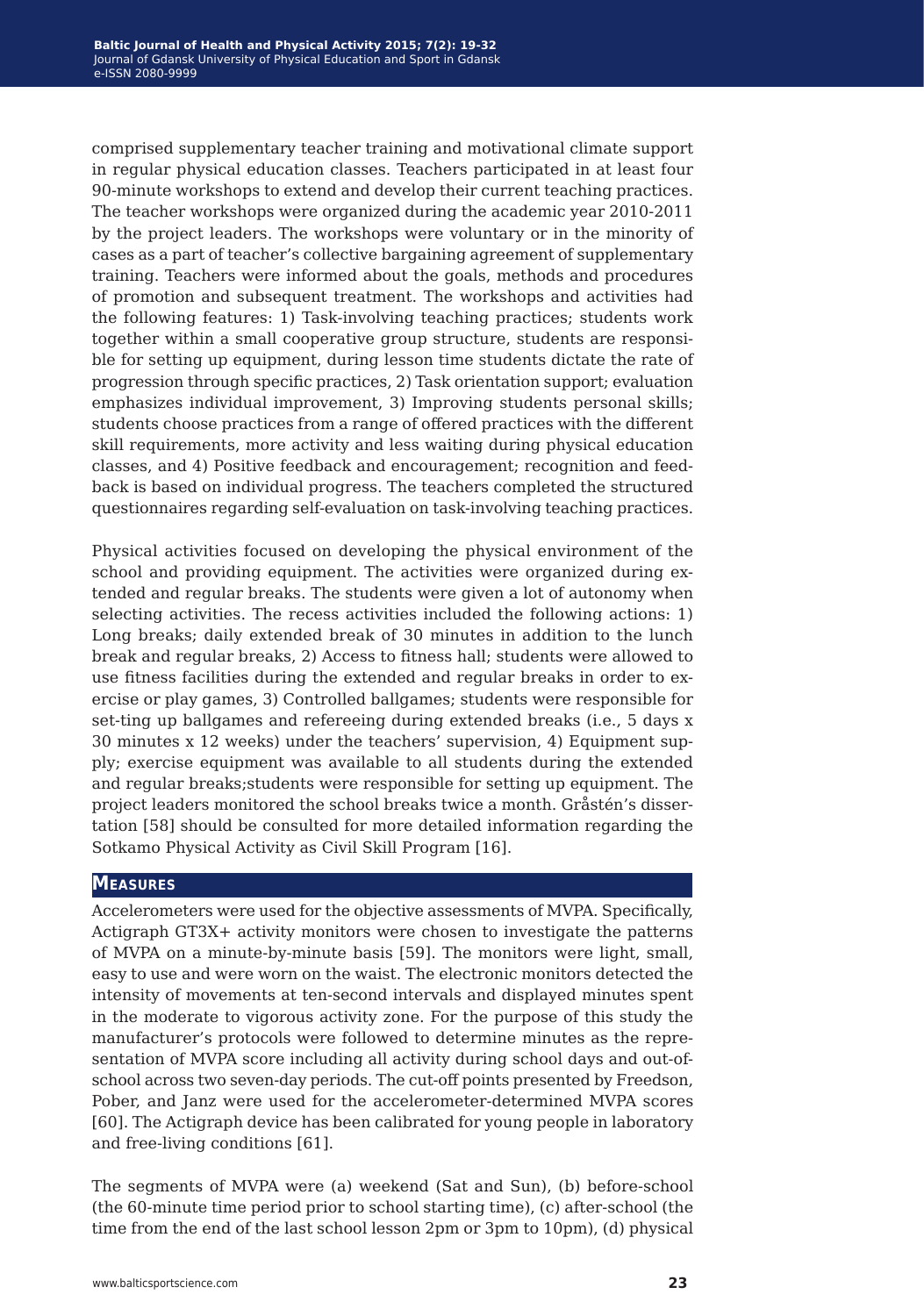education classes (all class time typically five to six hours across the school day including weekly 90-minute of physical education class), (e) long breaks (daily extended break of 30 minutes), and (f) short breaks (daily regular breaks ranged 5 to 15 minutes in duration). The combined values of all segments were used as children's total MVPA scores.

#### **Statistical Analyses**

First, normal distribution, outliers, and missing values of the data were analyzed. No modifications due to normality were required. Two single values (before-school and classes variables at T2) were removed from the covariance matrix based on the Mahalanobis distance test ( $p < .001$ ) of standardized values  $(\pm 3.00)$  [62]. In addition, not all children provided proper data or were willing to wear the accelerometer for seven days across three phases. Therefore, the longitudinal data included 32% of missing values. Little's MCAR -test  $(x^2 = 25.68, df = 9, p < .01)$  and frequencies (gender, grade, measure duration or school) indicated that the missing values were not systematic and did not represent any particular school or group. Hence, the missing values were assumed to be missing at random (MAR) [63].

Several scholars have advocated that imputation is the most practical option to deal with the data of several measurement points, because removing study units with missing values purely may remove a remarkable part of the original data [64-66]. Study units containing missing values were not re-moved, but were imputed using the Multiple Imputation (MI) method [67]. The estimated values were predicted using mean and covariance matrix across 50 imputations for each missing value, and adding normally distributed residual for each new value [65]. Finally, all obtained covariance matrices were used as pooled data. Based on the revision of the original and pooled data, it can be assumed that multiple imputations did not have biased effects on the final results, since the estimates and standard errors were similar before and after imputations.

The descriptive statistics, intercorrelations, and percentages of time spent in MVPA for each segment during weekdays (before- and after-school, physical education classes, long and short recess breaks) and weekends were determined. In order to examine changes through all segments, Repeated Measures Analysis of Variance was implemented to summarize variability between total MVPA phases (T0, T1, T2), segmented MVPA phases (T0, T2), and gender differences [65]. The identical models of repeated measures were implemented for all segments of MVPA. Gender was added into the models as covariate.

Finally, gender differences were analyzed using Chi-square tests and mean difference effects between measurements using the Standardized Mean Difference (SMD) method [68]. It should be noted that the SMD method did not correct for differences in the direction of the scale, since all effect sizes were positive. The missing value analysis was performed using SPSS Version 21.0 [69] and all subsequent analyses including multiple imputation using Mplus Version 6.1 [68].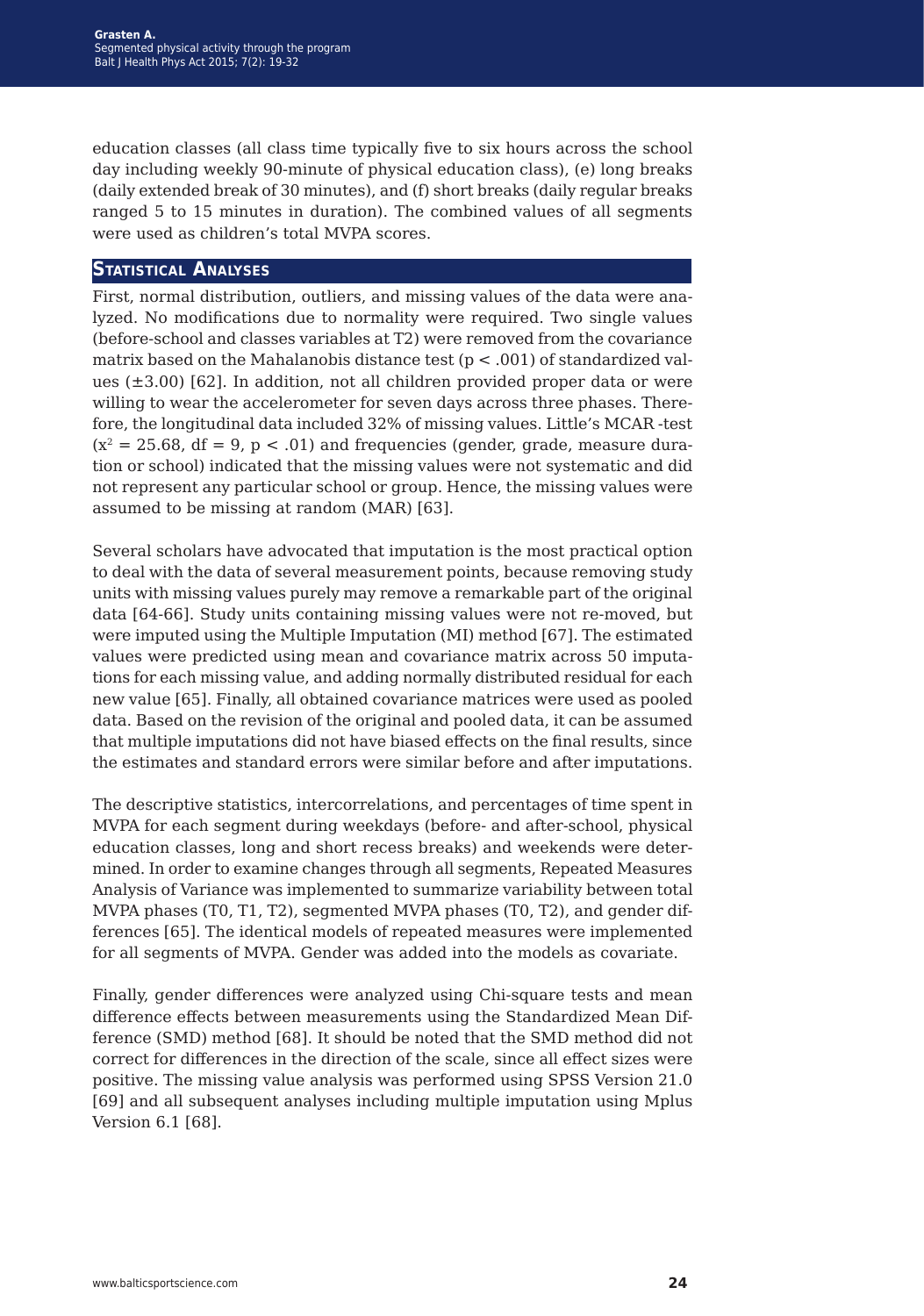# **results**

## **Descriptive Statistics**

Means and standard deviations of segmented MVPA variables were examined (Table 1). Descriptive statistics highlight that both girls and boys received the greatest MVPA minutes during weekends, after-school, and classes. Girls' total MVPA minutes followed the linear pattern of decrease, whereas boys' total MVPA reached the bottom at T1. All segments for both girls and boys showed the negative de-velopment for the minutes spent in MVPA zone. For both girls and boys, the strongest positive correla-tions were found between total MVPA and weekend and after-school activity at T2 (Table 2).

|                       |       | T0        |         | Τ1        |         | T2        |          |  |
|-----------------------|-------|-----------|---------|-----------|---------|-----------|----------|--|
|                       |       | Mean (SD) |         | Mean (SD) |         | Mean (SD) |          |  |
| Total                 | Girls | 1037.46   | (58.91) | 946.91    | (53.02) | 773.75    | (67.08)  |  |
|                       | Boys  | 1187.31   | (73.27) | 893.73    | (63.02) | 941.09    | (109.36) |  |
| Weekend               | Girls | 243.92    | (24.69) | na        |         | 162.87    | (29.27)  |  |
|                       | Boys  | 253.95    | (27.81) | na        |         | 209.70    | (46.13)  |  |
| Before-school         | Girls | 85.69     | (7.93)  | na        |         | 52.88     | (3.61)   |  |
|                       | Boys  | 97.91     | (10.00) | na        |         | 54.97     | (5.20)   |  |
| After-school          | Girls | 325.10    | (28.79) | na        |         |           | (25.51)  |  |
|                       | Boys  | 416.39    | (34.06) | na        |         | 371.19    | (41.63)  |  |
| Classes               | Girls | 219.48    | (12.74) | na        |         | 156.35    | (11.56)  |  |
|                       | Boys  | 251.80    | (15.99) | na        |         | 208.28    | (22.75)  |  |
| Long breaks           | Girls | 67.99     | (3.85)  | na        |         | 32.43     | (3.82)   |  |
|                       | Boys  | 66.76     | (4.94)  | na        |         | 42.58     | (7.28)   |  |
| Short breaks          | Girls | 93.70     | (5.91)  | na        |         | 63.35     | (4.82)   |  |
|                       | Boys  | 100.45    | (7.82)  | na        |         | 56.64     | (6.93)   |  |
| $na = not available.$ |       |           |         |           |         |           |          |  |

**Table 1.** Descriptive statistics for the repeated measures of segmented MVPA

#### **Table 2.** Summary of intercorrelations for the repeated measures of segmented MVPA

|                                      | Total T0 | Total<br>T1 | Total<br>T <sub>2</sub> | Week-<br>end<br>T <sub>0</sub> | Weekend<br>T <sub>2</sub> | Before<br>school<br>T <sub>0</sub> | Before<br>school<br>T <sub>2</sub> | After<br>school<br>T <sub>0</sub> | After<br>school<br>T <sub>2</sub> | PE<br>classes<br>T <sub>0</sub> | PE<br>classes<br>T <sub>2</sub> | Long<br>breaks<br>T <sub>0</sub> | Long<br>breaks<br>T <sub>2</sub> | Short<br>breaks<br>T <sub>0</sub> | Short<br>breaks<br>T <sub>2</sub> |
|--------------------------------------|----------|-------------|-------------------------|--------------------------------|---------------------------|------------------------------------|------------------------------------|-----------------------------------|-----------------------------------|---------------------------------|---------------------------------|----------------------------------|----------------------------------|-----------------------------------|-----------------------------------|
| Total                                |          | .539        | .341                    | .776***                        | .375                      | $.615*$                            | .205                               | .775***                           | .366                              | $.661*$                         | $-.035$                         | .466                             | $-.019$                          | .380                              | .168                              |
| T <sub>0</sub>                       |          |             |                         |                                |                           |                                    |                                    |                                   |                                   |                                 |                                 |                                  |                                  |                                   |                                   |
| Total                                | .573     |             | .566                    | .444                           | .589                      | .274                               | .073                               | .470                              | .513                              | .311                            | .279                            | .197                             | .098                             | .111                              | .422                              |
| T1                                   |          |             |                         |                                |                           |                                    |                                    |                                   |                                   |                                 |                                 |                                  |                                  |                                   |                                   |
| Total                                | .294     | .575        |                         | .430                           | .898 ***                  | .261                               | .352                               | .207                              | .879**                            | .056                            | $.726*$                         | .020                             | .409                             | .100                              | .808                              |
| T <sub>2</sub>                       |          |             |                         |                                |                           |                                    |                                    |                                   |                                   |                                 |                                 |                                  |                                  |                                   |                                   |
| Weekend                              | .759 *** | .537        | .418                    |                                | .491                      | .456                               | .118                               | .410                              | .406                              | .319                            | .039                            | .273                             | .029                             | .180                              | .328                              |
| T <sub>0</sub>                       |          |             |                         |                                |                           |                                    |                                    |                                   |                                   |                                 |                                 |                                  |                                  |                                   |                                   |
| Weekend                              | .338     | .678        | $.901**$                | .474                           |                           | .275                               | .262                               | .183                              | .669                              | .109                            | .495                            | .047                             | .371                             | .181                              | .670                              |
| T <sub>2</sub>                       |          |             |                         |                                |                           |                                    |                                    |                                   |                                   |                                 |                                 |                                  |                                  |                                   |                                   |
| Be-<br>fore-school<br>T <sub>0</sub> | .361**   | $-.060$     | .009                    | .175                           | .024                      |                                    | $.466*$                            | .316                              | .305                              | .471                            | $-.133$                         | .232                             | $-.039$                          | .216                              | .143                              |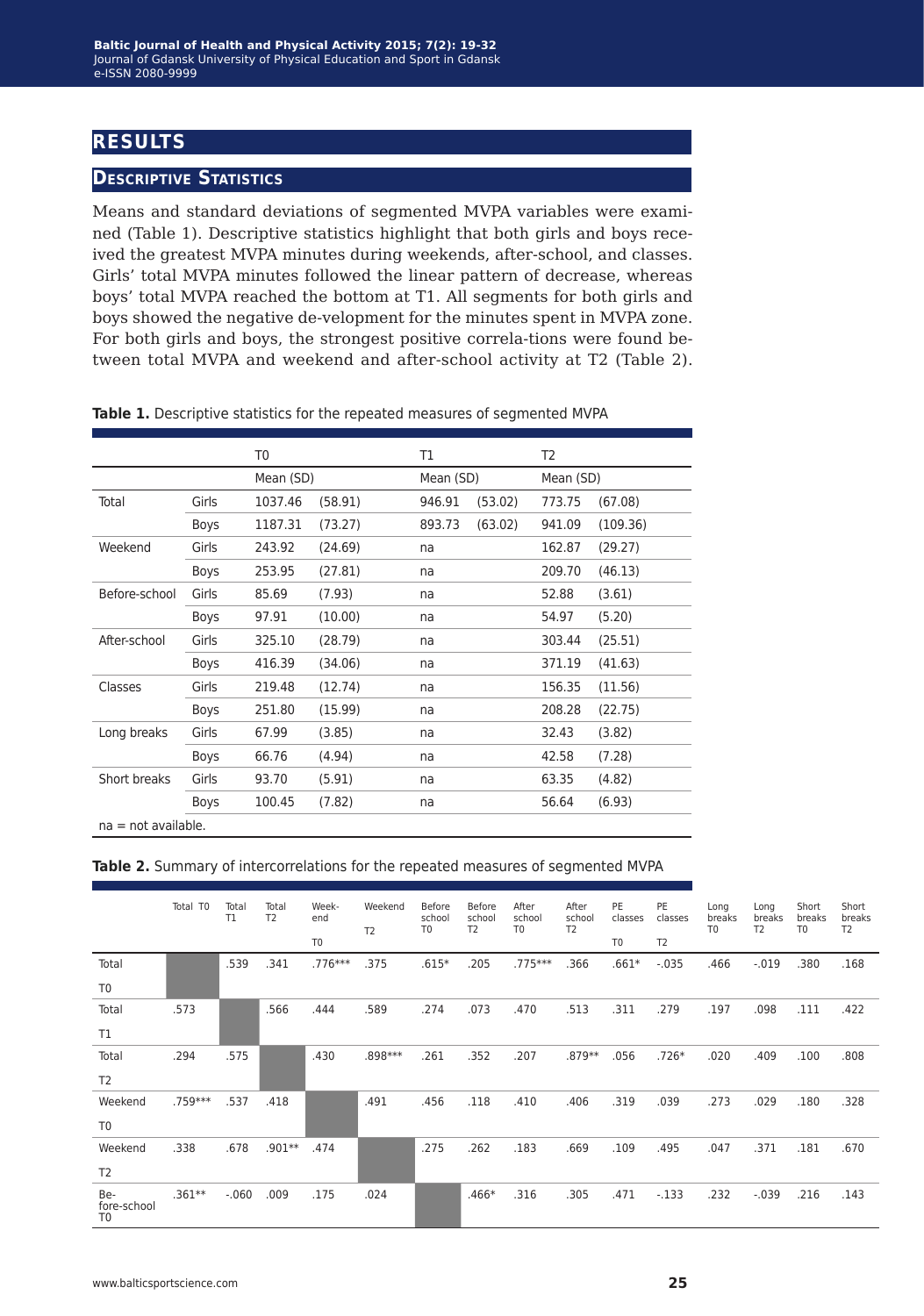| Be-<br>fore-school<br>T <sub>2</sub> | .009     | .050 | .353    | .004    | .310    | $.350*$  |         | $-.032$ | .270    | .245     | .252     | .337     | .077    | .316    | .357     |
|--------------------------------------|----------|------|---------|---------|---------|----------|---------|---------|---------|----------|----------|----------|---------|---------|----------|
| After-school<br>T <sub>0</sub>       | .841 *** | .595 | .168    | .481    | .237    | .089     | $-.107$ |         | .310    | .324     | .017     | .157     | $-.120$ | $-.002$ | .157     |
| After-school<br>T <sub>2</sub>       | .374     | .539 | .896*** | .423    | $.721*$ | .043     | .218    | .264    |         | .014     | .624     | .017     | .198    | $-.034$ | .659     |
| PE classes<br>T <sub>0</sub>         | .748**   | .260 | .059    | .376    | .028    | .451     | $-.025$ | .501    | .168    |          | $-.179$  | .592     | .125    | .653    | .009     |
| PE classes                           | $-.017$  | .241 | .806**  | .139    | .598    | $-.216$  | .243    | $-.065$ | $.671*$ | $-.156*$ |          | $-.102$  | .376    | $-.018$ | $.718**$ |
| T <sub>2</sub>                       |          |      |         |         |         |          |         |         |         |          |          |          |         |         |          |
| Long<br>breaks T0                    | .577     | .290 | .129    | .278    | .067    | $-.096*$ | .029    | .535    | .225    | .481     | .085     |          | $-.086$ | .649**  | .006     |
| Long<br>breaks T <sub>2</sub>        | $-.107$  | .022 | .449    | $-.094$ | .260    | .042     | .224    | $-.275$ | .286    | .148     | .569     | .004     |         | .138    | .442     |
| Short<br>breaks T0                   | .609     | .226 | .314    | .320    | $.316*$ | .285     | .098    | .367    | .296    | $.634*$  | .173     | $.612**$ | .186    |         | .087     |
| Short<br>breaks T2                   | .051     | .276 | .788**  | .269    | .614    | $-.038$  | .368    | $-.141$ | .617    | $-.003$  | $.810**$ | .029     | .718**  | .159    |          |

\*\*\*p < .001, \*\*p < .01, \*p < .05. Intercorrelations for girls are presented above and intercorrelations for boys below the diagonal.

| <b>Parameter Estimates</b> | Model<br>Total MVPA<br>$(\beta)$                                                                 | Model<br>Weekend<br>$(\beta)$                                                                      | Model<br>Model<br>Before-school<br>After-school<br>$(\beta)$<br>$(\beta)$                          |                                                                                                    | Model<br>PE Classes<br>$(\beta)$                                                                     | Model<br>Long breaks<br>$(\beta)$                                                                  |  |
|----------------------------|--------------------------------------------------------------------------------------------------|----------------------------------------------------------------------------------------------------|----------------------------------------------------------------------------------------------------|----------------------------------------------------------------------------------------------------|------------------------------------------------------------------------------------------------------|----------------------------------------------------------------------------------------------------|--|
| Regression Coefficients    |                                                                                                  |                                                                                                    |                                                                                                    |                                                                                                    |                                                                                                      |                                                                                                    |  |
| TO > T1                    | $.50(.13)$ ***                                                                                   | na                                                                                                 | na                                                                                                 | na                                                                                                 | na                                                                                                   | na                                                                                                 |  |
| T0 > T2                    | .09(.24)                                                                                         | $.70(.21)***$                                                                                      | $.18(.06)$ **                                                                                      | .33(.18)                                                                                           | $-.09(.18)$                                                                                          | $-.04(.18)$                                                                                        |  |
| T1 > T2                    | $.69(.23)$ **                                                                                    | na                                                                                                 | na                                                                                                 | na                                                                                                 | na                                                                                                   | na                                                                                                 |  |
|                            |                                                                                                  |                                                                                                    |                                                                                                    |                                                                                                    |                                                                                                      |                                                                                                    |  |
| Correlation Coefficients   |                                                                                                  |                                                                                                    |                                                                                                    |                                                                                                    |                                                                                                      |                                                                                                    |  |
| Covariance > T0            | .37(.24)                                                                                         | .03(.10)                                                                                           | .03(.03)                                                                                           | .23(.12)                                                                                           | .08(.05)                                                                                             | $-.00(.02)$                                                                                        |  |
| Covariance > T1            | $-32(.18)$                                                                                       | na                                                                                                 | na                                                                                                 | na                                                                                                 | na                                                                                                   | na                                                                                                 |  |
| Covariance $> T2$          | .48(.26)                                                                                         | .10(.12)                                                                                           | .00(.02)                                                                                           | .10(.11)                                                                                           | $.14(.06)$ *                                                                                         | .03(.02)                                                                                           |  |
|                            |                                                                                                  |                                                                                                    |                                                                                                    |                                                                                                    |                                                                                                      |                                                                                                    |  |
| Variances                  |                                                                                                  |                                                                                                    |                                                                                                    |                                                                                                    |                                                                                                      |                                                                                                    |  |
| Baseline TO                | $12.26(2.29)$ ***                                                                                | $1.85(.37)***$                                                                                     | $.21(.04)***$                                                                                      | $2.86(.55)***$                                                                                     | $.56(.12)***$                                                                                        | $.05(.01)***$                                                                                      |  |
| Covariance                 | $.25(.04)***$                                                                                    | $.25(.04)$ ***                                                                                     | $.25(.04)$ ***                                                                                     | $.25(0.04)$ ***                                                                                    | $.25(.04)$ ***                                                                                       | $.25(.04)$ ***                                                                                     |  |
|                            |                                                                                                  |                                                                                                    |                                                                                                    |                                                                                                    |                                                                                                      |                                                                                                    |  |
| Effect Size                | .35(.68)                                                                                         | .08(.47)                                                                                           | $.82$ $(.17)***$                                                                                   | $1.27(.39)***$                                                                                     | $2.72(68)***$                                                                                        | $1.80(.58)$ **                                                                                     |  |
|                            |                                                                                                  |                                                                                                    |                                                                                                    |                                                                                                    |                                                                                                      |                                                                                                    |  |
| Fit of the Model           | $\chi^2(0) = 0.00$<br>p > .05<br>$CFI = 1.00$<br>$TLI = 1.00$<br>$RMSEA = .000$<br>$90\%$ , CI = | $\gamma^2(0) = 0.00$<br>p > .05<br>$CFI = 1.00$<br>$TLI = 1.00$<br>$RMSEA = .000$<br>$90\%$ , CI = | $\gamma^2(0) = 0.00$<br>p > .05<br>$CFI = 1.00$<br>$TLI = 1.00$<br>$RMSEA = .000$<br>$90\%$ , CI = | $\gamma^2(0) = 0.00$<br>p > .05<br>$CFI = 1.00$<br>$TLI = 1.00$<br>$RMSEA = .000$<br>$90\%$ , CI = | $\gamma^2(0) = 0.00$<br>p > .05<br>$CFI = 1.00$<br>$TLI = 1.00$<br>$RMSEA = .000$<br>$90\%$ , $CI =$ | $\gamma^2(0) = 0.00$<br>p > .05<br>$CFI = 1.00$<br>$TLI = 1.00$<br>$RMSEA = .000$<br>$90\%$ , CI = |  |
|                            | [.20, .30]<br>$AIC = 1312.21$<br>$BIC = 1344.84$                                                 | [.07, .22]<br>$AIC = 683.99$<br>$BIC = 704.97$                                                     | [.01, .19]<br>$AIC = 179.91$<br>$BIC = 200.89$                                                     | [.00, .18]<br>$AIC = 701.95$<br>$BIC = 722.93$                                                     | [.00, .17]<br>$AIC = 471.78$<br>$BIC = 492.75$                                                       | [.00, .07]<br>$AIC = 113.57$<br>$BIC = 134.55$                                                     |  |

**Table 3.** Parameter estimates for the repeated measures analyses of segmented MVPA

 ${***}_p<.001,$ <br> ${**}_p<.01,$   ${*}_p<.05.$  Standard errors in parentheses. na = not available.

## **Percentage of time spent in each segment of MVPA**

The percentage of time spent in MVPA for each segment in-school and out- -of-school were determined (Figure 1). Children's in-school MVPA segment decreased from 2012 to 2014, accumulating 33% of their weekly total MVPA at T2. The greatest positive changes in the percentages were found in after- -school MVPA of girls and boys. However, Chi-square tests revealed no statistically significant mean differences for the percentages of girls and boys or measurements T0 and T2 at p < .05 level. Both girls and boys accumulated the majority of their weekly MVPA minutes on weekdays and out-of-school.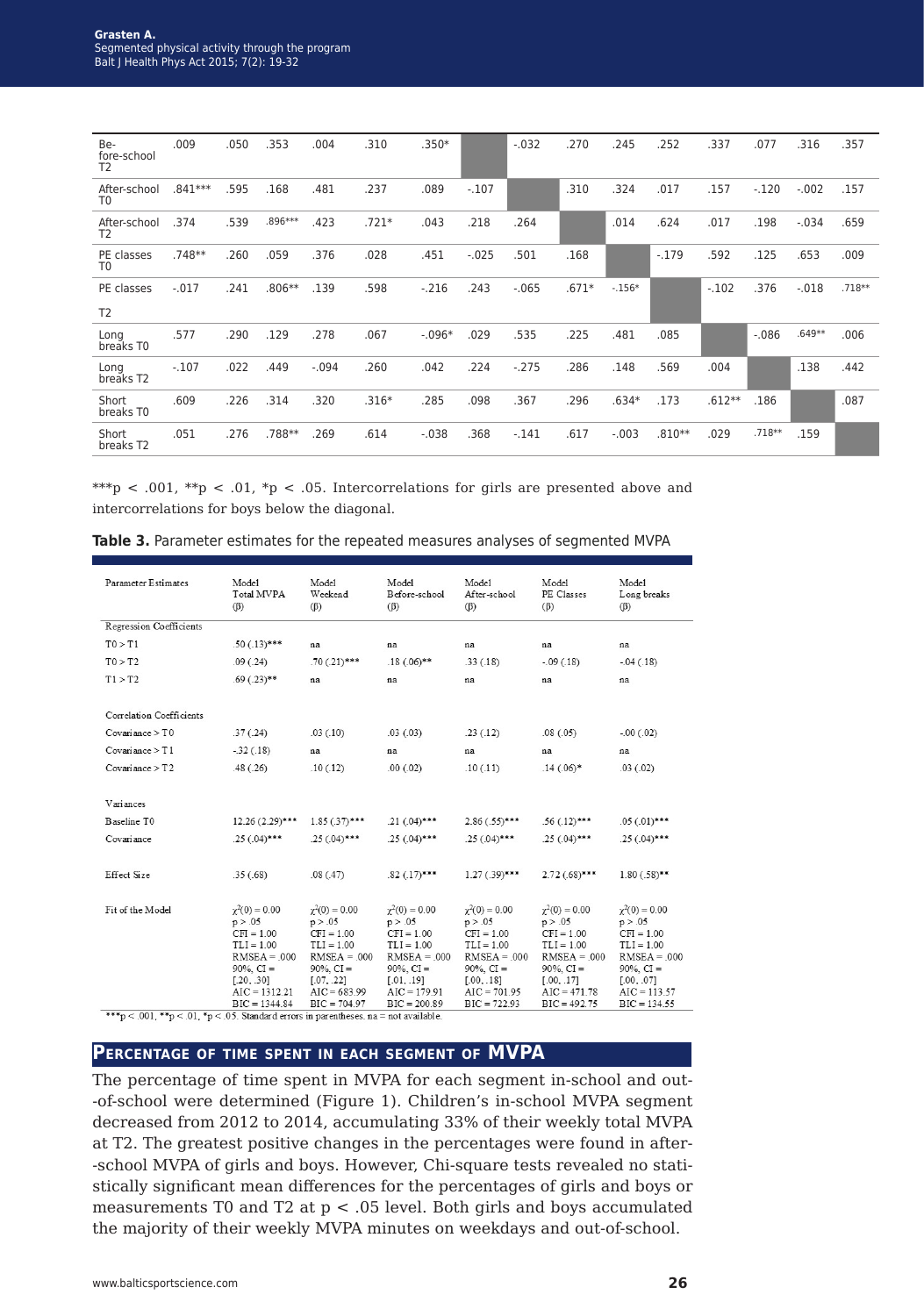

**Fig 1.** Percentages of time spent in each segment of MVPA at T0 and T2

Less than forty percent of children and youth in many countries meet the current physical activity guidelines [1, 2]. Since physical activity levels of children and youth are excessively low [1, 2, 3], there is a major need to promote physical activity at all ages [4, 5]. Many previous school-based interventions have showed to be successful in terms of overall physical activity increase [10-14]. The aim of this study was to analyze children's segmented MVPA through the Sotkamo Physical Activity as Civil Skill Program [16].

The examination of children's MVPA values revealed that their total MVPA, weekend MVPA and before-school MVPA were significant predictors for their MVPA minutes in the particular contexts two years later. Statistically, total MVPA were maintained at the relatively same level, although minutes in both girls and boys decreased across the program. In fact, the trend was similar with the findings of self-reported data collected among a larger sample of the same children [58]. An increase in activities on school days was insufficient to change the pattern of total MVPA to be clearly positive, although the possible decline would have been greater without the provided activities. Despite this, the findings regarding weekend and before-school MVPA were essential, since this latter proposition has not previously been empirically tested among Finnish school children. It seemed that previously established physical activity behavior had a crucial effect on children's subsequent MVPA, especially at weekends and before-school. This finding was similar to the results of Telama et al. [70] and Kirk [71], as they found that physical activity patterns in adulthood were often established during childhood. It is clear that schools alone cannot provide young people with all the physical activity they need [9], since they spent only five to seven hours at school on weekdays. Therefore, schools need to place a higher priority on encouraging children to engage in daily physical activities in addition to regular physical education classes. In order to prevent declining levels of children's total MVPA, attention should also be paid to out-of-school, especially weekend activities. To do that, schools should provide guidance that makes it easy to find out-of-school activities to increase total MVPA minutes. For instance, parents should be informed about the importance for children to actively use neighborhood facilities such as parks and school and kindergarten yards for physical activities in leisure time.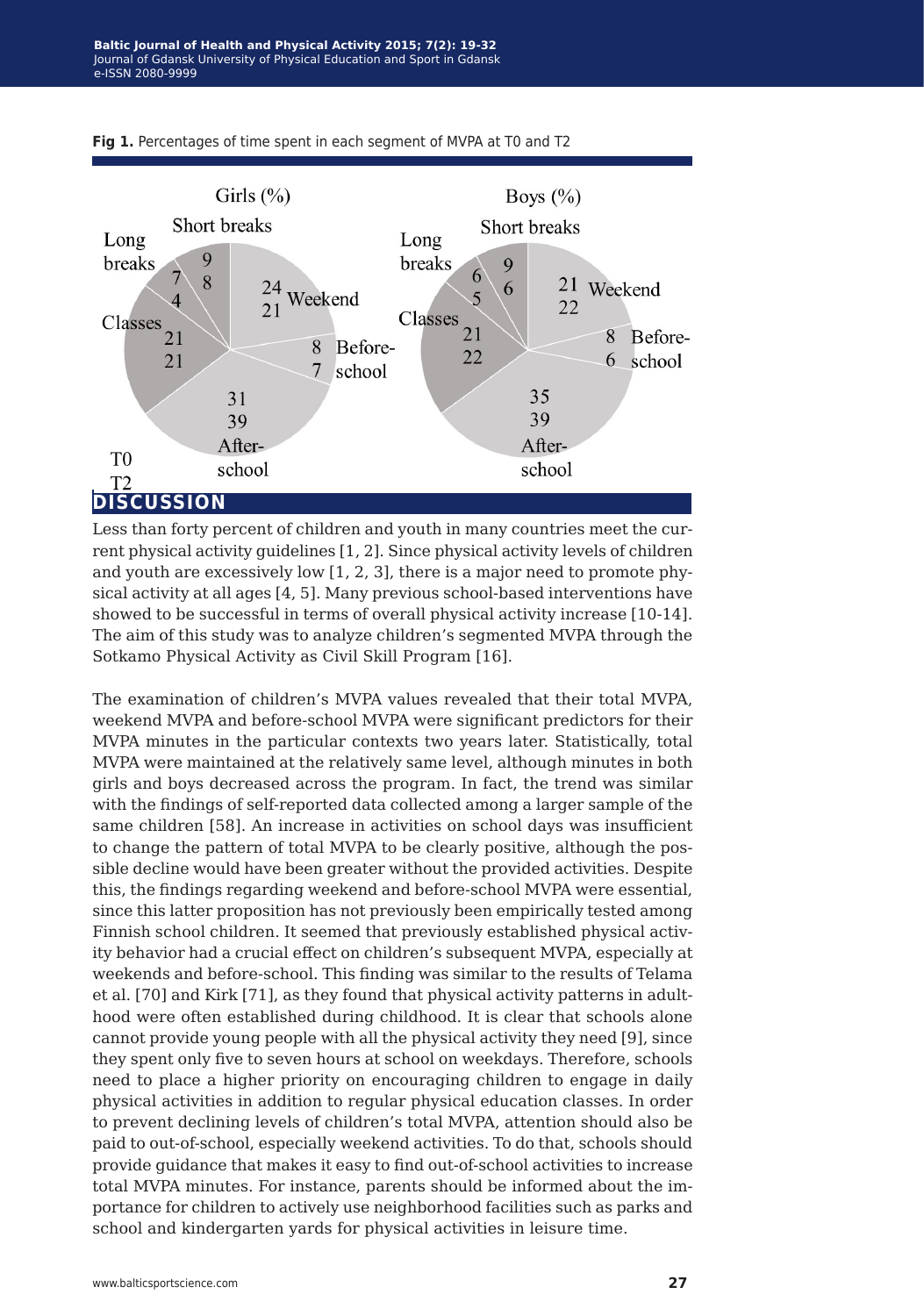The present data revealed that children's physical education, before- and afterschool, and recess MVPA minutes followed the pattern of decrease across the two-year period. These findings were mainly in line with the large SPEEDY study, in which English children's MVPA declined in all time segments, except lesson-time [34]. The difference between the present and the British children regarding physical education class MVPA is difficult to evaluate, because sport facilities in Finland and England are different. For instance, in some schools involved in the English study, fixed sports and play facilities such as climbing frames were provided [34]. However, it should be noted that current total MVPA remainedat the same level across two years of program, although physical education, before- and after-school, and recess MVPA minutes decreased, respectively. This finding is crucial, since previous studies have consistently showed that the level of daily MVPA declines particularly during adolescence as children transfer into adulthood [1, 2, 72]. Therefore, maintained total MVPA levels were encouraging, because many previous school-based interventions have shown to be successful in terms of overall physical activity [10-14]. From this point of view, the Sotkamo Physical Activity as Civil Skill Program [16] proved to be effective.

The major cause of concern arising from the current findings was that children's MVPA during long and short breaks decreased across the program, although recess activities were provided. Ridger-set al. [73] summarized in their systematic review that providing access to school facilities, providing unfıxed equipment, and encouraging children to physical activity have apotential to increase physical activity levels during recess periods. Yet only 7% of children's total MVPA was accumulated in recess activities in the end of the current program. In turn, Bailey et al. [29] reported that English children accumulated 26% of their daily MVPA during recess and lunch break activities. It is not appropriate to compare these results as just provided, because recess activities were not standardized, and thus, comparable. In any case, the present finding should be considered as a concern, especially among the most inactive students. An explanation for that may be that children turn to be less active during recess time, when they transfer to higher grades [19]. Typically, Finnish elementary school children spend their recess breaks outdoors, mainly playing ball games, walking, standing or sitting, whereas secondary school students mainly accumulate sedentary time [19]. The decrease in physical education class MVPA was also surprising, since task-involving climate support during classes was provided. On the other hand, to increase MVPA levels through regular physical education classes is challenging [75], because physical education is not only limited to training fundamental movement skills and physical activity [52, 74]. An alternative method to limit the decline in daily physical activity level could be to provide before- or afterschool or extra-curricular programs [6]. Before- and after school activities could also be increased, perhaps, through enhanced active transportation to before-school and after-school activities (e.g. sport clubs, hobbies). Almost all Finnish children commute physically actively to school when the distance is one kilometer or less, accumulating mainly light physical activity [19]. Distance to school was also a key predictor of children's active travel, with children living closer being more likely to walk or cycle to school in a large British longitudinal study [34]. Active transportation has not yet been fully investigated in Finland, precisely regarding after-school activities. Nevertheless, parents should encourage their children to walk or bike to after-school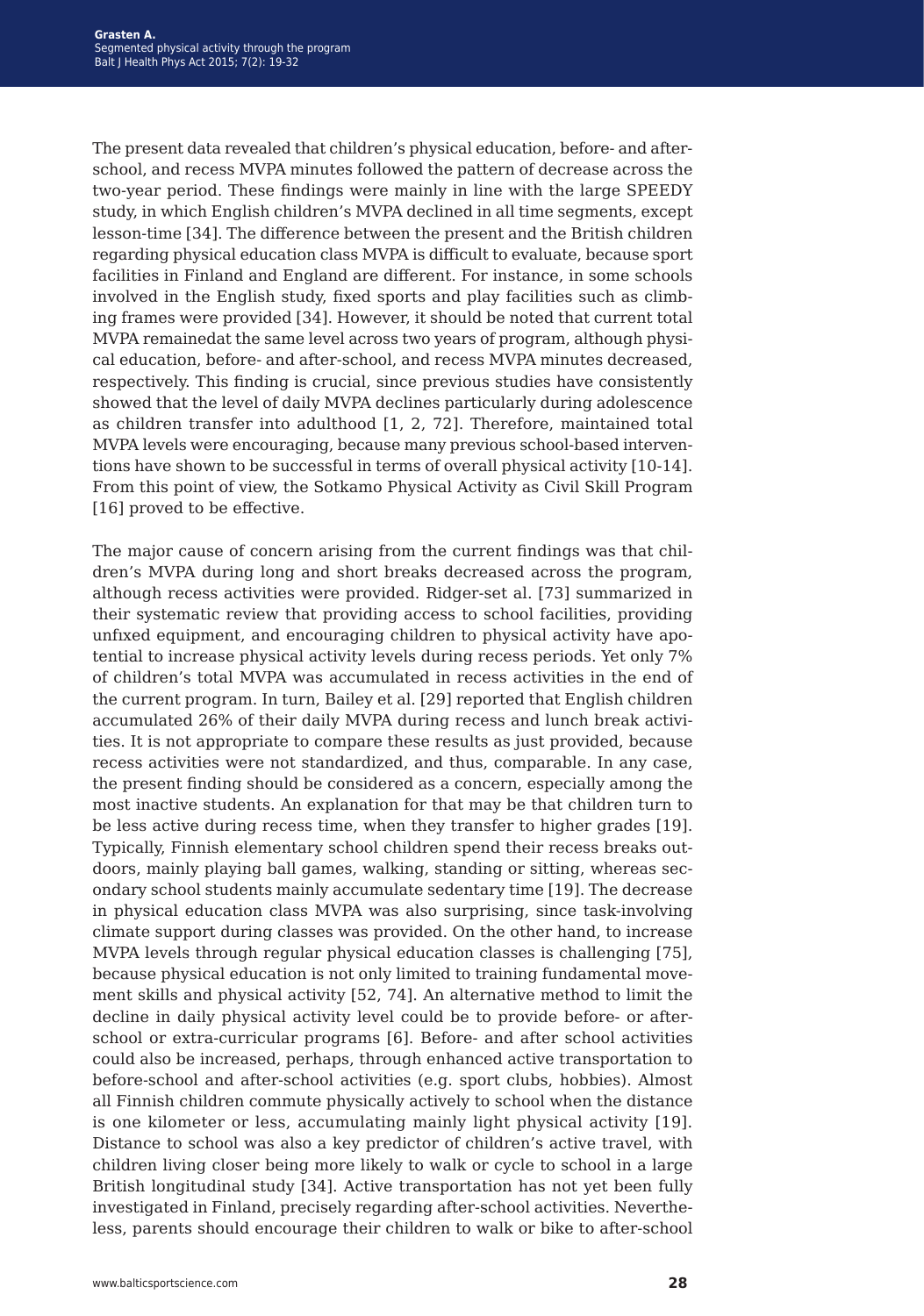activities instead of driving them by cars [19]. The reasons for a decline in physical education, before- and after-school, and recess time MVPA are not yet clear, but the current findings indicate that this may be an important time to support children in maintaining their activity levels through the certain segments of school days.

Time spent in MVPA for each segment in-school and out-of-school demonstrated that both girls and boys accumulated the majority of their weekly MVPA minutes during the weekdays and out-of-school. Previous studies have come to different conclusions regarding children's physical activity behavior on weekdays and at weekends [6, 19, 35-38]. The findings were similar to the cross-sectional Finnish [19] and Danish [35] studies, when children were more active during weekdays than weekends. Arundellet al. [76] concluded that the importance of the after-school period for Australian children's physical activity increases with age, particularly as children enter adolescence. Similarly, based on the current findings, weekend and out-of-school MVPA minutes could still be increased in order to enhance children's physical activity levels, since out-of-school activities seemed to be more important than in-school activities in relation to their total MVPA across the two-year period.

The strength of this study was the use of accelerometer-determined scores through three measurement points. The results provided important insights into the development of Grade 5 and 6 students physical activity behavior across different segments of daily MVPA. Only one study has used a similar procedure to measure detailed time-segments of children's MVPA behavior across a longitudinal design [34]. The limitations of the study are related to the study design and the sample size. First, the present school-initiated program took place in Finland, and the program may not be replicable in other international school contexts just as in Finland, for instance, considering mandatory recess breaks during school days. Additionally, the number of participants ranged across the study. It is also impossible to know if children with the lowest MVPA levels were not willing to be involved in objec-tive measurements. The longitudinal data is always vulnerable to missing values, because behavior of participants is difficult to predict or control. The current study would benefit if there were more partic-ipants. Despite, the widely accepted MI method was used to complete the data [64-67]. It has to be considered that previous self-reported results of 393 children were similar to these findings [58]. Based on this, it can be assumed that the data was properly completed for the subsequent analysis. For future interventions, children's segmented physical activity could be analyzed using several methods to standardize the practices as accurately as possible. Analysis of sedentary behavior and light activity could provide considerable added value to physical activity. This information could be utilized in various practical applications by providing a clearer understanding of the reasons behind the decline in certain segments of physical activity.

# **conclusion**

The school-initiated Sotkamo Physical Activity as Civil Skill Program indicated to be successful in order to sustain children's total MVPA levels. Although physical education, before- and after-school, and recess MVPA minutes decreased through the two years of the program, all attempts to increase children's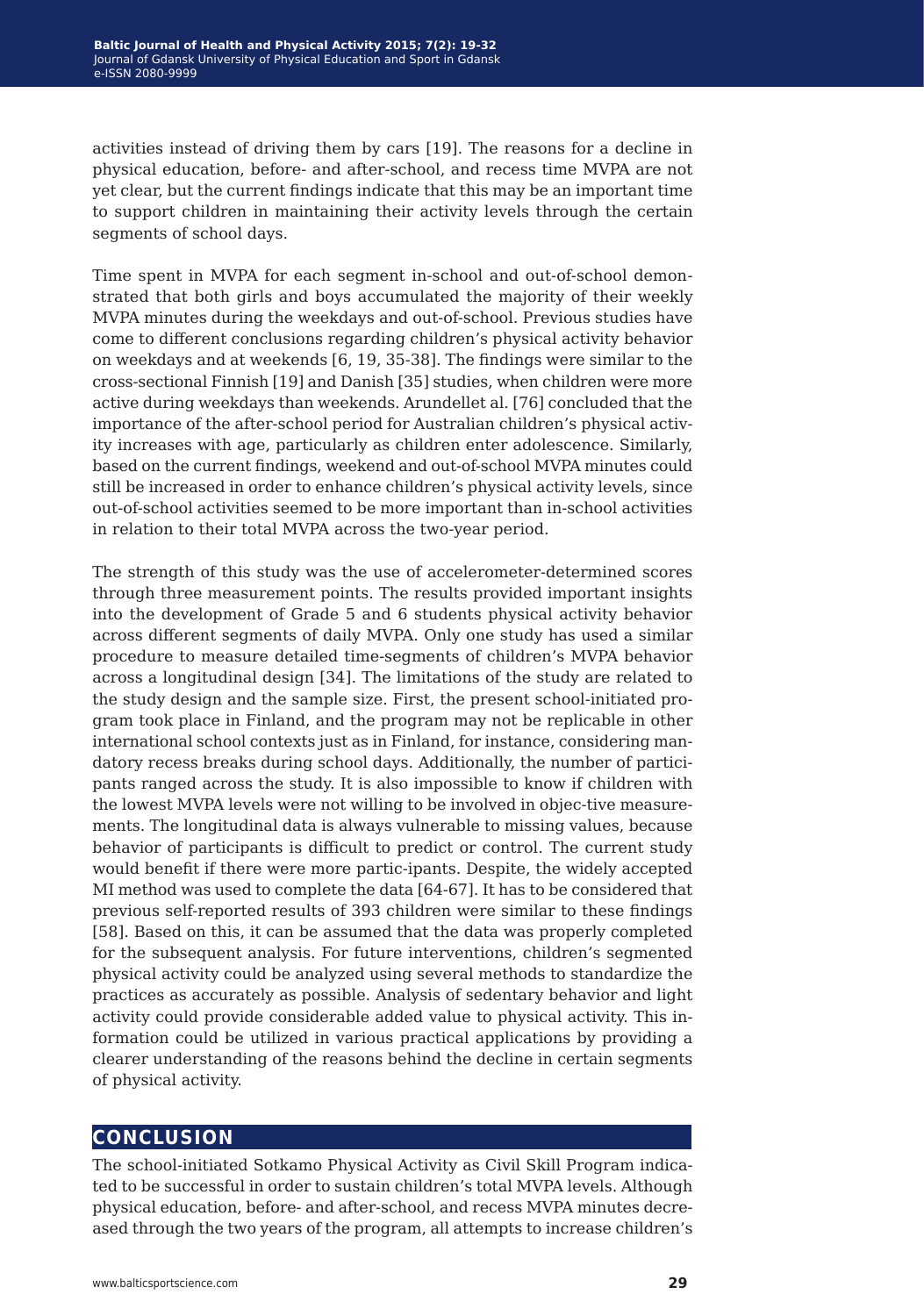physical activity are valuable, since it seems that previously established physical activity behavior has a crucial effect on children's subsequent activity. Attention should also be paid to out-of-school, especially weekend activities, because children spend only limited time of their waking hours at the school on weekdays. Therefore, out-of-school activities seemed to be more important than in-school activities in relation to their total MVPA minutes during the school years.

## **references**

- [1] Social determinants of health and well-being among young people. Health behaviour in school-agedchildren (HBSC) Study: International report from the 2009/2010 survey. http://www.euro.who.int/\_data/assets/ pdf\_file/0003/163857/Social-determinants-of-health-and-well-being-among-young-people.pdf
- [2] Tremblay MS, Gray CE, Akinroye K, et al. Physical activity of children: A global matrix of grades comparing 15 countries. J Phys Act Health. 2014;11:113-125. http://dx.doi.org/10.1123/jpah.2014-0177
- [3] Troiano R, Berrigan D, Dodd K, Mâsse L, Tilert T, McDowell M. Physical activity in the United States meas-ured by accelerometer. Med SciSportsExerc. 2008;40:181-188. http://www.ncbi.nlm.nih.gov/pubmed/18091006
- [4] Fairclough S, Beighle A, Erwin H, Ridgers ND. School day segmented physical activity patterns of high and low active children. BMC Public Health. 2012;12:406. http://www.biomedcentral.com/1471-2458/12/406
- [5] Finnish report card 2014 on physical activity for children and youth. https://www.jyu.fi/sport/ReportCard
- [6] Flohr J, Todd K, Tudor-Locke C. Pedometer assessed physical activity in young adolescents. Res Q Exerc Sport. 2006;77:309-315. http://www.ncbi.nlm.nih.gov/pubmed/17020075
- [7] Hagger M, Chatzisarantis N, Hein V, Pihu M, Soós I, Karsai I, Leemans S. Teacher, peer, and parent auton- -omy support in physical education and leisure-time physical activity: A trans-contextual model of motivation in four cultures. Psychology & Health. 2009;24:689-711. http://www.ncbi.nlm.nih.gov/pubmed/20205021
- [8] Lytle L, Murray D, Evenson K, Moody J, Pratt C, Metcalfe L, Parra-Medina D. Mediators affecting girls' lev- -els of physical activity outside of school: findings from the trial of activity in adolescent girls. Ann Behav Med. 2009;38:124-136. http://www.ncbi.nlm.nih.gov/pubmed/20012810
- [9] McKenzie T, Sallis J, Prochaska J, Conway T, Marshall S, Rosengard P. Evaluation of a two-year middle- -school physical education intervention: M-SPAN. Med Sci Sports Exerc. 2004;36:1382-1388. http://www. ncbi.nlm.nih.gov/pubmed/15292747
- [10] Carrell A, Clark R, Peterson S, Nemeth B, Sullivan J, Allen D. Improvement of fitness, body composition, and insulin sensitivity in overweight children in a school-based exercise program. A randomized, controlled study. Arch PediatrAdolesc Med. 2005;159:963-968. http://www.ncbi.nlm.nih.gov/pubmed/16203942
- [11] Jamner M, Spruijt-Metz D, Bassin S, Cooper D. A controlled evaluation of a school-based intervention to promote physical activity among sedentary adolescent females: project FAB. J Adolesc Health. 2004;34:279- 289. http://www.ncbi.nlm.nih.gov/pubmed/15040997
- [12] Simon C, Wagner A, DiVita C, Rauscher E, Klein-Platat C, Arveiler D, et al. Intervention centred on adoles-cents' physical activity and sedentary behaviour (ICAPS): concept and 6-month results. Int J Obes. 2004;28:96-103. http://www.ncbi.nlm.nih.gov/pubmed/15543228
- [13] Ward D: School Policies on Physical Education and Physical Activity. Research Synthesis. Princeton, NJ: Robert Wood Johnson Foundation; 2011.
- [14] Webber L, Catellier D, Lytle L, Murray D, Pratt C, Young D, et al. Promoting physical activity in middle school girls: Trial of activity for adolescent girls. Am J Prev Med. 2008; 34:173-184. http://www.ncbi.nlm. nih.gov/pubmed/18312804
- [15] Dencker M. Andersen L. Health-related aspects of objectively measured daily physical activity in children. Clin Physiol Funct Imaging. 2008;28:133-144. http://www.ncbi.nlm.nih.gov/pubmed/18241209
- [16] The Sotkamo Physical Activity as Civil Skill Program. http://www.liikaha.fi/yhteystiedot/liikaha-hanke
- [17] Kriemler S, Zahner L, Schindler C, et al. Effect of school based physical activity programme (KISS) on fit- -ness and adiposity in primary schoolchildren: cluster randomised controlled trial. British Medical Journal.340;1. http://www.ncbi.nlm.nih.gov/pubmed/20179126
- [18] Loucaides C, Jago R, Charalambous I. Promoting physical activity during school break times: piloting a simple, low cost intervention. Prev Med. 2009;48:332-334. http://www.ncbi.nlm.nih.gov/pubmed/19463481
- [19] Tammelin T, Laine K, Turpeinen S. Physical activity of school-aged children. Research Reports on Sport and Health 272. Jyväskylä: LIKES; 2013.
- [20] Nemet D, Barkan S, Epstein Y, Friedland O, Kowen G, Eliakim A. Short- and long-term beneficial effects of a combined dietary–behavioral–physical activity intervention for the treatment of childhood obesity. Pediatrics. 2005;115:443-449. http://www.ncbi.nlm.nih.gov/pubmed/15805347
- [21] Nilsson A, Andersen L, Ommundsen Y, et al. Correlates of objectively assessed physical activity and sedentary time in children: a cross-sectional study (The European Youth Heart Study). BMC Public Health. 2009;9. http://www.biomedcentral.com/1471-2458/9/322
- [22] de Bourdeaudhuij I, Maes L, de Henauw S, et al. Evaluation of a computer-tailored physical activity interven-tion in adolescents in six European countries: The Activ-O-Meter in the HELENA intervention study. J Ado-lesc Health. 2010; 46:458-466. http://www.ncbi.nlm.nih.gov/pubmed/20413082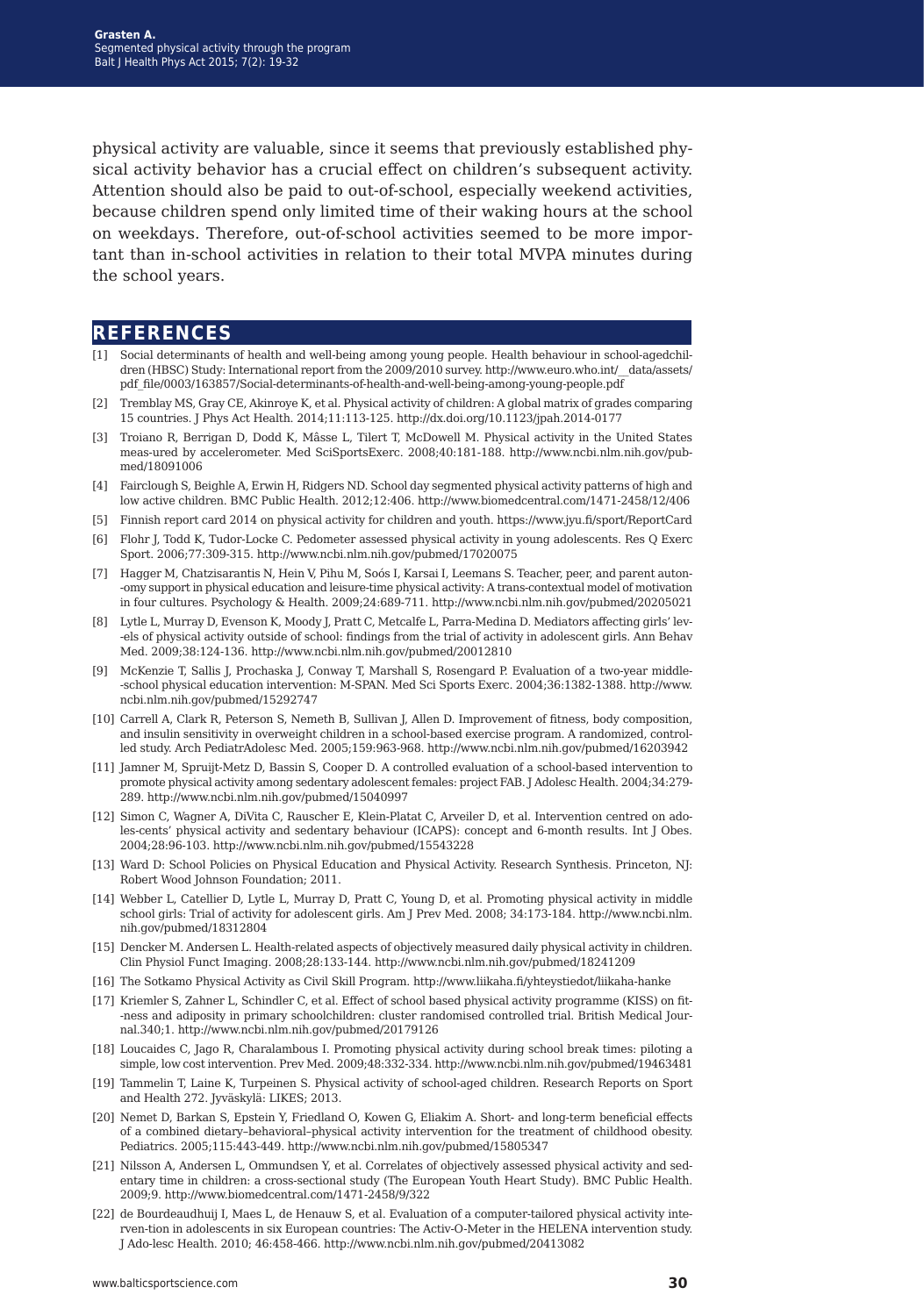- [23] Harrison M, Burns C, McGuiness M, Heslin J, Murphy N. Influence of a health education intervention on physical activity and screen time in primary school children: "Switch Off–Get Active". J Sci Med Sport. 2006;9:388-394. http://www.ncbi.nlm.nih.gov/pubmed/16872900
- [24] Jurg M, Kremers S, Candel M, van der Val M, de Meij J. A controlled trial of a school-based environmental intervention to improve physical activity in Dutch children: JUMP-in kids in motion. Health Promot Int. 2006;21:320-330. http://www.ncbi.nlm.nih.gov/pubmed/16963784
- [25] McManus A, Masters R, Laukkanen R, Yu C, Sit C, Ling F. Using heart-rate feedback to increase physical activity in children. Prev Med. 2008;47:402-408. http://www.ncbi.nlm.nih.gov/pubmed/18590757
- [26] Metcalf B, Henley W, Wilkin T. Effectiveness of intervention on physical activity of children: systematic re-view and meta-analysis of controlled trials with objectively measured outcomes. BMJ. 2012;345. http:// www.bmj.com/content/345/bmj.e5888
- [27] Schneider M, Dunton G, Cooper D. Physical activity and physical self-concept among sedentary adolescent females: An intervention study. Psychol Sport Exerc. 2008;9:1-14. http://www.ncbi.nlm.nih.gov/pmc/articles/PMC2352156/
- [28] Pate R, Ward D, Saunders R, Felton G, Dishman R, Dowda M. Promotion of physical activity among highschool girls: A randomized controlled trial. Am J Public Health. 2005;95:1582-87. http://www.ncbi.nlm. nih.gov/pubmed/16118370
- [29] Bailey D, Fairclough S, Savory L, Denton S, Pang D, Deane C, Kerr C. Accelerometry-assessed sedentary behaviour and physical activity levels during the segmented school day in 10–14-year-old children: the HAPPY study. Eur J Pediatr. 2012;171:1805-1813. http://www.ncbi.nlm.nih.gov/pubmed/22983026
- [30] Brusseau T, Kulinna P, Tudor-Locke C, Ferry M, van der Mars H, Darst P. Pedometer-determined segmented physical activity patterns of fourth- and fifth-grade children. J Phys Act Health.2011;8:279 -286. http:// www.ncbi.nlm.nih.gov/pubmed/21415455
- [31] Cohen K, Morgan P, Plotnikoff R, Callister R, Lubans R. Fundamental movement skills and physical activity among children living in low-income communities: a cross-sectional study. Int J Behav Nutr Phys Act. 2014;11:49. http://www.ijbnpa.org/content/11/1/49
- [32] Edwardson C, Gorely T, Pearson N, Atkin A. Sources of activity-related social support and adolescents' objectively measured after-school and weekend physical activity: Gender and age differences. J Phys Act Health. 2013;10:1153-1158. http://www.ncbi.nlm.nih.gov/pubmed/23223792
- [33] Fairclough S, Butcher Z, Stratton G. Whole-day and segmented-day physical activity variability of northwest England school children. Prev Med. 2007;44:421-425. http://www.ncbi.nlm.nih.gov/pubmed/17320158
- [34] Brooke H, Atkin A, Corder K, Ekelund U, van Sluijs E. Changes in time-segment specific physical activity between ages 10 and 14 years: a longitudinal observational study. J Sci Med Sport. in press corrected proof. http://www.jsams.org/article/S1440-2440%2814%2900203-5/abstract
- [35] Møller N, Kristenssen P, Wedderkopp N, Andersen L, Froberg K. Objectively measured habitual physical activity in 1997/1998 vs 2003/2004 in Danish children: The European youth heart study. Scand J Med Sci Sports. 2009;19:19-29. http://www.ncbi.nlm.nih.gov/pubmed/18282221
- [36] Sirard J, Kubik M, Fulkerson J, Arcan C. Objectively measured physical activity in urban alternative high school students. Med Sci Sports Exerc. 2008;40:2088-2095. http://www.ncbi.nlm.nih.gov/pubmed/18981940
- [37] Treuth M, Catellier D, Schmitz K, et al. Weekend and weekday patterns of physical activity in overweight and normal-weight adolescent girls. Obesity. 2012;15:1782-1788. http://www.ncbi.nlm.nih.gov/pmc/articles/PMC2289771/
- [38] Trayers T, Cooper AR, Riddoch CJ, et al. Do children from an inner city British school meet the recommended levels of physical activity? Results from a cross sectional survey using objective measurements of phys-ical activity. Arch Dis Child. 2006;91:175-176. http://www.ncbi.nlm.nih.gov/pmc/articles/PMC2082693/
- [39] Owen G, Nightingale C, Rudnicka A, Cook D, Ekelund U, Whincup P. Ethnic and gender differences in physical activity levels among 9–10-year-old children of white European, South Asian and African-Caribbean origin: the Child Heart Health Study in England (CHASE Study). Int J Epidemiol.2009;38:1082-1093. http:// www.ncbi.nlm.nih.gov/pubmed/19377098
- [40] Nader P, Bradley R, Houts R, McRitchie S, O´Brien M. Moderate-to-vigorous physical activity from ages 9 to 15 years. JAMA.2008;300:295-305. http://www.ncbi.nlm.nih.gov/pubmed/18632544
- [41] Fairclough S, Boddy L, Mackintosh K, Valencia-Peris A, Ramirez-Rico E. Weekday and weekend sedentary time and physical activity in differentially active children. J Sci Med Sport. 2015 Jul;18(4):444-9. doi: 10.1016/j.jsams. http://www.ncbi.nlm.nih.gov/pubmed/25011925
- [42] Mersh R, Fairclough S. Physical activity, lesson context and teacher behaviours within the revised English national curriculum for physical education: A case study of one school. Eur Phys Educ Rev. 2010;16:29-45. http://epe.sagepub.com/content/16/1/29.abstract
- [43] Stratton G. Children's heart rates during physical education lessons: a review. Pediatr Exerc Sci. 1996;8:215- 233. http://journals.humankinetics.com/pes-back-issues/pesvolume8issue3august/childrensheartratesdur ingphysicaleducationlessonsareview
- [44] McKenzie T, Marshall S, Sallis J, Conway T. Student activity levels, lesson context, and teacher behavior during middle school physical education. Res Q Exerc Sport. 2000;71:249-259. http://www.ncbi.nlm.nih. gov/pubmed/10999262
- [45] Fairclough S, Stratton G. Physical activity levels in middle and high school physical education: a review. Pediatr Exerc Sci. 2005;17:217-236.http://journals.humankinetics.com/pes-back-issues/pesvolume17issue3august/physicalactivitylevelsinmiddleandhighschoolphysicaleducationareview
- [46] Harris J. Health related exercise in the national curriculum: Key stages 1 to 4. Champaign, IL: Human Kinet-ics; 2000.
- [47] Physical activity guidelines for Americans. www.health.gov/paguidelines/pdf/paguide.pdf